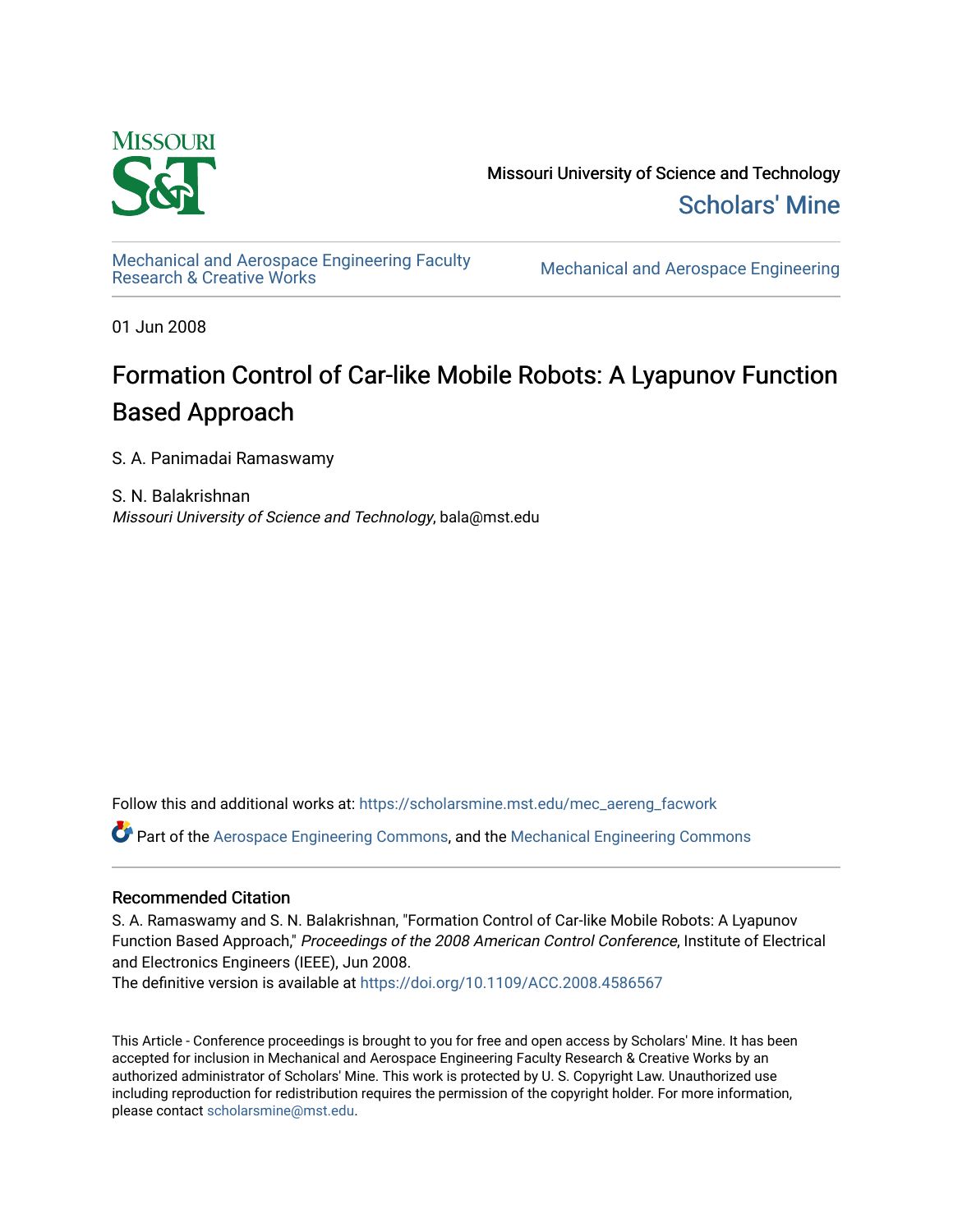## **Formation Control of Car-Like Mobile Robots: A Lyapunov Function Based Approach**

S.A. Panimadai Ramaswamy and S.N. Balakrishnan, *Member, IEEE*

*Abstract***—In literature leader – follower strategy has been used extensively for formation control of car-like mobile robots with the control law being derived from the kinematics.** *This paper takes it a step further and a nonlinear control law is derived using Lyapunov analysis for formation control of carlike mobile robots using robot dynamics.* **Controller is split into two parts. The first part is the development of a velocity controller for the follower from the error kinematics (linear and angular). The second part involves the use of the dynamics of the robot in the development of a torque controller for both the drive and the steering system of the car-like mobile robot. Unknown quantities like friction, desired accelerations (unmeasured) are computed using an online neural network. Simulations results prove the ability of the controller to effectively stabilize the formation while maintaining the desired relative distance and bearing.** 

#### I. INTRODUCTION

HE use of dynamics coupled with kinematics for the THE use of dynamics coupled with kinematics for the control of autonomous mobile robots has been gaining increasing popularity in recent years. The majority of control algorithms available in literature for autonomous mobile robots use only the kinematic model [2]. The kinematic model has its own advantages. It helps in keeping the steering and velocity of the vehicle completely decoupled but in the process, the dynamics of the vehicle is not taken into account and hence remains ignored. The autonomous mobile robot considered in this paper is a front steer, rear drive car-like mobile robot. The velocity of the car-like robot is very dependant upon the dynamics of the steering system. Hence, the dynamics of the vehicle as well as dynamics of the steering must be taken into account.

Automating car-like robot has many advantages like operating in hazardous environments like mines, data collection and reconnaissance etc. These controllers can be put to use in autonomous armored vehicles (note not tanks) for patrolling the streets to detect improvised explosive devices (IED's). In most of these scenarios, employing a team of mobile robots helps in increasing the efficiency with which the task is completed. The use of a team helps in faster search of the entire search space and the operation can be carried out in a very systematic and effective way. It

 S.A. Panimadai Ramaswamy is with the Dept. of Elec and Comp.Engg, Missouri Univ. of Science and Tech., Rolla, MO 65409 USA (e-mail: sph58@mst.edu).

S.N.Balakrishnan is with the Department of Mechanical and Aerospace Engineering, Missouri Univ. of Science& Tech., Rolla, Mo 65409, USA (e-mail: bala@mst.edu ).

is extremely valuable in time critical operations. Hence the focus of research has shifted to the control of a swarm or team of mobile robots in the recent years There many references available for control of single nonholonomic mobile robots [1], [6-11].

The focus of this paper is on the formation control of a team of car-like mobile robots. There are various techniques available in literature for formation control of mobile robots. A few of the most commonly used techniques are: leader-follower [2-4] [15] [18], virtual structure based [16] [17] and behavior based approaches [11-13]. In [2] Shao *et al* use the concept of a virtual vehicle and the kinematics to derive the error system for control of multiple Pioneer 3DX vehicles. Li *et al* [3] present a kinematics model for the leader following based formation control of tricycle mobile robots and a back stepping based stabilizing controller is derived under the conditions of perfect velocity tracking and no disturbances. Dierks *et al* in [4] control a differentially steered robot by backstepping kinematics into dynamics. Desai *et al* in [5] use the kinematic model and graph theory to design a controller for multiple mobile robot formations.

Unlike other papers, the dynamics of both the drive and the steering system are considered in this study. Single leader single follower scenario is considered in this paper but the same can easily be extended to multiple follower scenarios and is proven. The asymptotic stability of the system is also guaranteed and it is proved that the position tracking errors and the velocity tracking errors go to zero asymptotically.

In Section II the mathematical model of a car-like mobile robot is derived. Both the kinematic as well as the dynamic model are derived. They are used in Section III for the derivation of velocity and torque control inputs. In Section IV weight tuning law for an online neural network is derived. Section V the stability of the formation for multiple followers is proved. Numerical results are presented in Section VI.

### II. MATHEMATICAL MODEL

### *A. Kinematic Model*

The kinematic model of the system will be derived taking the nonholonomic constraints into account. Nonholonomic constraints for mobile robots are non-integrable and are related to its velocity [1]. A four wheeled, front-steer, rear drive mobile robot can be modeled as a bicycle for very small angles of steering. Consider Fig.1. Let  $(x, y)$  denote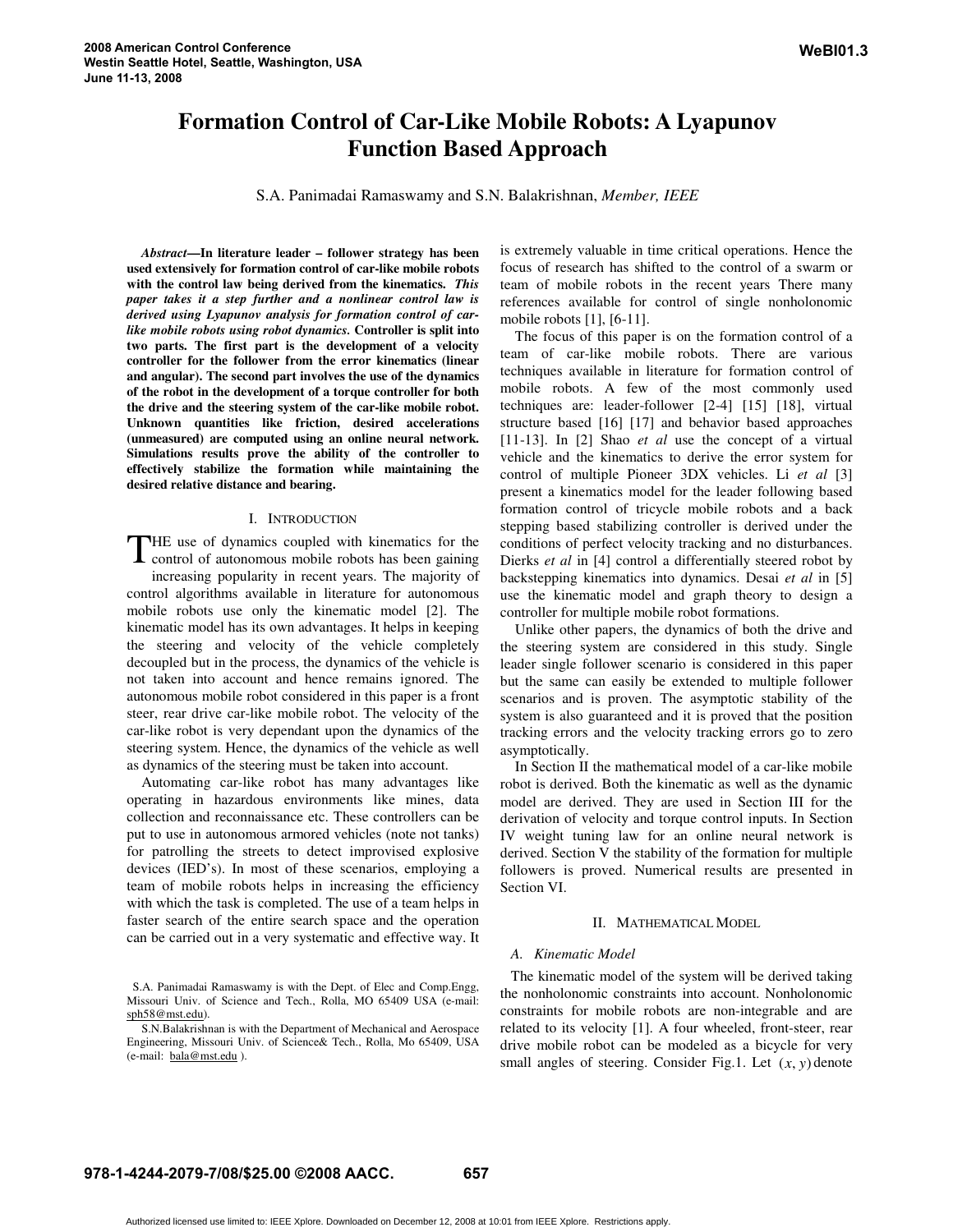the center of gravity (G) of the robot. The distance from G to the rear and front wheels be *a* and *b* respectively. Let  $\theta$ denote the heading angle of the robot i.e. the orientation of the robot with respect to the x-axis and  $\phi$  denotes the steering angle between the front wheel and the body axis.



The nonholonomic constraints for the robot given by  $\dot{x}\sin(\theta) - \dot{y}\cos(\theta) + b\dot{\theta} = 0$ 

$$
\dot{x}\sin(\theta+\phi) - \dot{y}\cos(\theta+\phi) - a\dot{\theta}\cos(\theta) = 0
$$

Let  $v_u$  and  $v_w$  be the longitudinal and lateral velocities of the vehicle. Using the body coordinates of the vehicle i.e. along the *u* and *w*axis we can define

$$
\begin{aligned} \n\dot{x} &= v_u \cos(\theta) - v_w \sin(\theta) \\ \n\dot{y} &= v_u \sin(\theta) + v_w \cos(\theta) \n\end{aligned} \tag{2}
$$

Substituting (2) in (1) and manipulating we get

$$
v_w = b\dot{\theta}
$$
 (3)

$$
v_w = \frac{b \tan \phi}{L} v_u \tag{4}
$$

From equations (2) through (4) the kinematic model of the robot is given by

$$
\dot{x} = v_u \cos(\theta) - v_u \frac{b \tan \phi}{L} \sin(\theta)
$$
\n(5)

$$
\dot{y} = v_u \sin(\theta) + v_u \frac{b \tan \phi}{L} \cos(\theta)
$$
\n(6)

$$
\dot{\theta} = \frac{\tan \phi}{L} v_u \tag{7}
$$

### *B. Dynamic Model*

The dynamic model is derived with the following assumptions: (i) there is no slip at the wheel, (ii) the rear wheels cannot be steered and are always in the same direction as the orientation of the vehicle, (iii) and the drive force and drive torque are assumed to act at the center of the rear wheels [1] [6] [7].The forces acting on the robot are as shown in Fig. (2).  $F_u$ ,  $F_w$ ,  $F_d$  denote the frictional force, the force acting perpendicular to each wheel as a result of the slippage assumption made and the drive force respectively. Also *m*,*I* denote the mass of the vehicle and the moment of inertia of the vehicle. Balancing the forces (Fig.2) acting along the  $u$  and  $w$  direction we have

$$
m(\dot{v}_u - v_w \dot{\theta}) = -F_{ur} + F_{dr} - F_{uf} \cos \phi - F_{wf} \sin \phi
$$
 (8)

$$
m(\dot{v}_w + v_u \dot{\theta}) = F_{wr} - F_{uf} \sin \phi + F_{wf} \cos \phi \tag{9}
$$

where 
$$
F_{wir} + F_{wor} = F_{wr}
$$
;  $F_{uir} + F_{uor} = F_{ur}$ ;  
\n $F_{wif} + F_{wof} = F_{wf}$ ;  $F_{uif} + F_{uof} = F_{uf}$  and  $F_{dir} + F_{dor} = F_{dr}$   
\n $F_{uof} = F_{uof} \times F_{uof}$   
\n $F_{uof} = F_{uof} \times F_{uif}$   
\n $F_{uof} = F_{uif}$   
\n $F_{uif}$   
\n $F_{uif}$   
\n $F_{uif}$   
\n $F_{uif}$   
\n $F_{uif}$   
\n $F_{uif}$   
\n $F_{uif}$   
\n $F_{uif}$   
\n $F_{uif}$   
\n $F_{uif}$ 

### Fig.2 Free Body Diagram

Also steering system dynamics of the robot can be modeled by a first order linear system [19] represented by the differential equation

$$
\dot{\phi} = \frac{1}{\tau_s} (u - \phi) \tag{10}
$$

where  $\tau_s$ , *u* denote the time constant and steering control respectively.

### III. FORMATION CONTROL

There are various approaches available for formation control. The most common approaches being, the leader follower, virtual structure and behavior based approach. In this paper the formation control of the robot is achieved using the leader follower approach. The separation-bearing  $(l - \psi)$  technique is made use of instead of the separationseparation strategy. The objective is to find a velocity control input for the follower that will drive the relative distance and relative bearing between the leader and follower to the desired value. It is assumed that the leader's motion is known i.e. there exists a control law that drives the leader independently to its desired trajectory. Most formation control techniques for car-like robots in the literature involve the kinematics and do not incorporate the dynamics [2] [3] [5]. This issue has been addressed in this paper. The dynamics of the leader and the follower are used to derive specific torque control inputs required to achieve the desired velocity profile derived earlier. Imperfect velocity tracking condition is considered. Consider the single leader single follower scenario as shown in Fig. (3).

The subscripts l and f denote the leader and follower respectively. The relative distance  $L_{LF}$  is the distance between the rear of the leader (point B) to the front of the follower (point A) and the relative bearing  $\psi_{LF}$  is the defined as the angle measured from the leader (i.e. the

(1)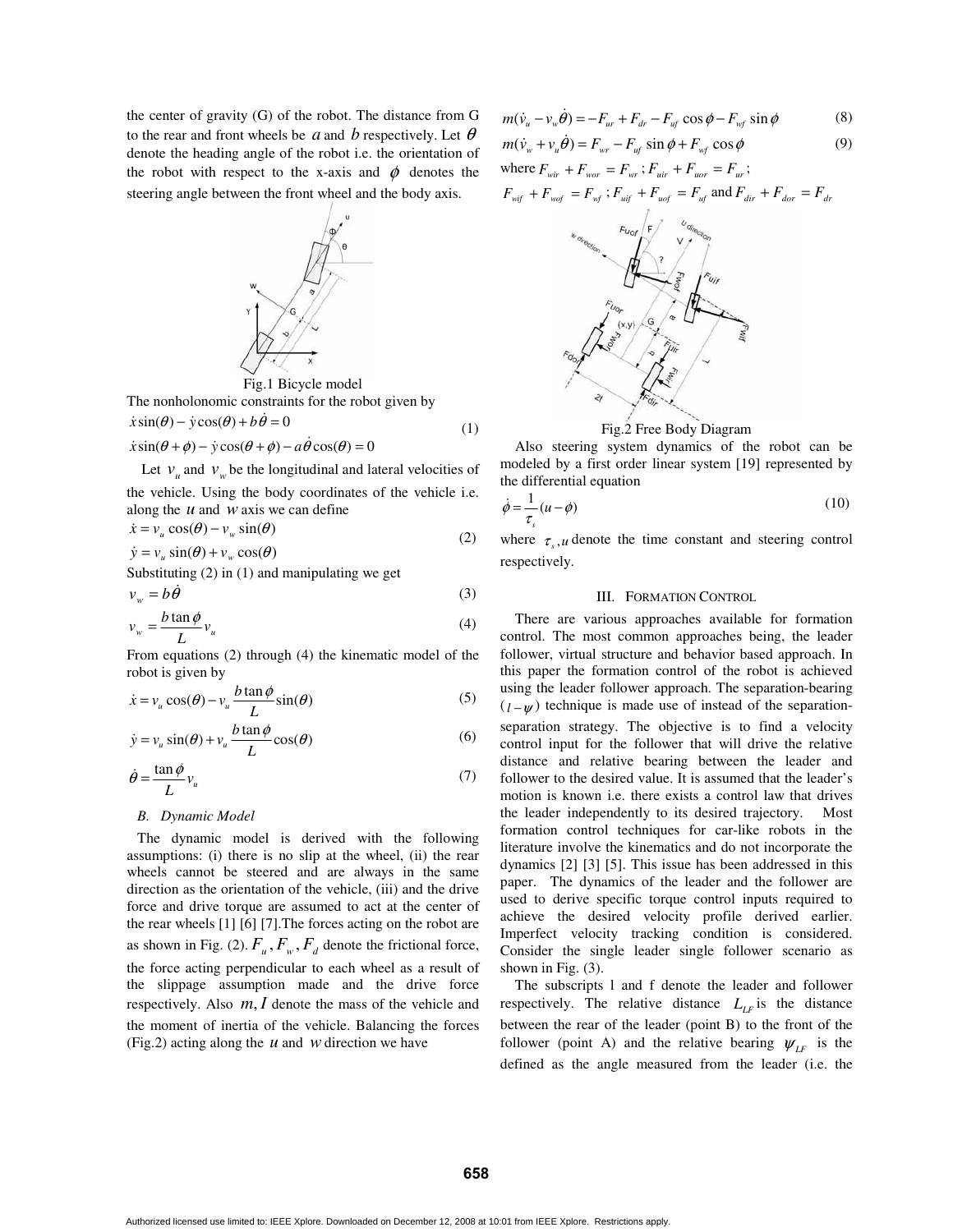direction of orientation of the leader ) to the straight line joining the points A and B. The relative distance  $L_{LF}$  can be expressed in terms of the x and y coordinates of  $L_{LF}$  as

$$
L_{LF}^{2} = L_{LFx}^{2} + L_{LFy}^{2}
$$
 (11) where

$$
L_{LFx} = x_L - x_F - d(\cos(\theta_L) + \cos(\theta_F))
$$
\n(12)

$$
L_{LFy} = y_L - y_F - d(\sin(\theta_L) + \sin(\theta_F))
$$
\n(13)



Fig.3 Formation Structure

Also from Fig (3) we can see that the relative bearing can be expressed in terms of the leader's heading angle and the x and y coordinates of the relative distance as

$$
\Psi_{LF} = \arctan\left(\frac{L_{LFy}}{L_{LFx}}\right) - \theta_L + \pi
$$
\n(14)

Differentiating equations 
$$
(12)
$$
 and  $(13)$  we have

$$
\dot{L}_{LFx} = \dot{x}_L - \dot{x}_F + d\dot{\theta}_L \sin(\theta_L) + d\dot{\theta}_F \sin(\theta_F)
$$
 (15)

$$
\dot{L}_{LFy} = \dot{y}_L - \dot{y}_F - d\dot{\theta}_L \cos(\theta_L) - d\dot{\theta}_F \cos(\theta_F)
$$
 (16)

The kinematics of the leader and follower can be obtained from equations (5) through (7) . Let,

$$
w_L = \frac{v_L \tan(\phi_L)}{L} \; ; \; w_F = \frac{v_F \tan(\phi_F)}{L} \tag{17}
$$

Substituting (5) through (7), (17)in (15), (16) and taking  $L = 2d$  we have

$$
\dot{L}_{LF_x} = v_L \cos(\theta_L) - v_F \cos(\theta_F) + v_F \tan(\phi_F) \sin(\theta_F)
$$
\n
$$
\dot{L}_{LF_y} = v_L \sin(\theta_L) - v_F \sin(\theta_F) - v_F \tan(\phi_F) \cos(\theta_F)
$$
\n(18)

From Fig (3) we can see that

$$
\frac{L_{LF}}{L_{LF}} = \cos(\psi_{LF} + \theta_L - \pi); \frac{L_{LF}}{L_{LF}} = \sin(\psi_{LF} + \theta_L - \pi)
$$
(19)

Define  $\gamma_F = \psi_{LF} + \theta_L - \theta_F$ . Differentiating(11) and (14), substituting(18), (19) and using trigonometric identities

$$
\dot{L}_{LF} = -v_L \cos(\psi_{LF}) + v_F \tan(\phi_F) \sin(\gamma_F) + v_F \cos(\gamma_F)
$$
 (20)

$$
\dot{\psi}_{LF} = \begin{pmatrix} \frac{1}{L_{LF}} \left( v_L \sin(\psi_{LF}) - v_F \sin(\gamma_F) \right) \\ + \frac{1}{L_{LF}} \left( v_F \tan(\phi_F) \cos(\gamma_F) \right) - \frac{v_L \tan(\phi_L)}{L} \end{pmatrix}
$$
(21)

Defining the error system given by

$$
e_1 = x_{FD} - x_F; e_2 = y_{FD} - y_F; e_3 = \theta_{FD} - \theta_F
$$
 (22)

From the Fig(3), it can be seen that, the actual and desired coordinates of point A can be expressed in terms of coordinates of point  $B, L_{LF}, L_{LFD}, \psi_{LF}$  and  $\psi_{LFD}$ . Using these equations and transforming from inertial to body coordinates, for better intuitive sense, results in

$$
e_{F1} = [L_{LFD}\cos(\psi_{LPD} + e_{F3}) - L_{LF}\cos(\psi_{LF} + e_{F3}) - d\cos(e_{F3}) + d] (23)
$$
  
\n
$$
e_{F2} = [L_{LFD}\sin(\psi_{LPD} + e_{F3}) - L_{LF}\sin(\psi_{LF} + e_{F3}) - d\sin(e_{F3})] (24)
$$

 $e_{F3} = \theta_L - \theta_F$  (25)

Differentiating (23) through(25), substituting(20), (21) and simplifying

$$
\dot{e}_{F3} = \frac{v_L \tan(\phi_L)}{L} - \frac{v_F \tan(\phi_F)}{L}
$$
 (26)

$$
\dot{e}_{F1} = (v_L \cos(e_{F3}) - v_F + w_L [-L_{LF} \sin(\gamma_F) - e_{F2}] + w_F e_{F2})
$$
 (27)

$$
\dot{e}_{F2} = \begin{pmatrix} v_L \sin(e_{F3}) - Lw_F + w_L \left[ e_{F1} - d \right] - w_F \left[ e_{F1} - d \right] \\ + w_L L_{LF} \cos(\gamma_F) \end{pmatrix} \tag{28}
$$

To stabilize the kinematic system and maintain the desired relative bearing and distance, velocity control inputs for the follower robot can be designed using Lyapunov analysis. Choosing the Lyapunov function candidate as

$$
V = \frac{K_1 e_{F1}^2 + K_2 e_{F2}^2}{2} + K_3 (1 - \cos(e_{F3}))
$$
 (29)

Differentiating (29)

$$
\dot{V} = K_1 e_{F1} \dot{e}_{F1} + K_2 e_{F2} \dot{e}_{F2} + K_3 \sin(e_{F3}) \dot{e}_{F3}
$$
(30)

The control inputs  $v_F$  and  $w_F$  that make  $\dot{v} < 0$  and the system asymptotically stable i.e.  $e_F \rightarrow 0$  as  $t \rightarrow \infty$  are given by

$$
v_F = k_{VF} e_{F1} + v_L \cos(e_{F3}) - w_L L_{LF} \sin(\gamma_F)
$$
 (31)

$$
w_F = -w_L + \frac{(k_v + v_L)\sin(e_{F3})}{d} + \frac{w_L L_{LF}\cos(\gamma_F)}{d} + e_{F2}
$$
\n(32)

$$
+\frac{-2K_3w_L-\frac{K_3w_LL_{LF}}{d}-K_3|e_{F2}|-Kk_v|e_{F2}|}{Kd|e_{F2}|+K_3}
$$

Substituting (26) through(28),(31),(32) in (30) and simplifying ,

$$
\dot{V} < -Kk_{VF}e_{F1}^{2} - Kde_{F2}^{2} - \frac{K_{3}(k_{V} + v_{L})\sin^{2}(e_{F3})}{d} \tag{33}
$$

Since  $v_L \ge 0$ , with  $K_1 = K_2 = K$  and  $K, K_3, k_V > 0$ ,  $\dot{V} < 0$ . In order to track the velocity and the angular velocity derived using Lyapunov analysis, the follower robot dynamics needs to be considered. The torque control inputs for the drive and steering system which will produce the desired velocity profile need to be obtained. Define a velocity tracking error given by

$$
\mathbf{e}_{FD} = \mathbf{Z}_{FD} - \mathbf{Z}_F \tag{34}
$$

where

$$
\mathbf{Z}_{FD} = \begin{bmatrix} v_{FD} & \phi_{FD} \end{bmatrix}^T \text{ and } \mathbf{Z}_F = \begin{bmatrix} v_F & \phi_F \end{bmatrix}^T \tag{35}
$$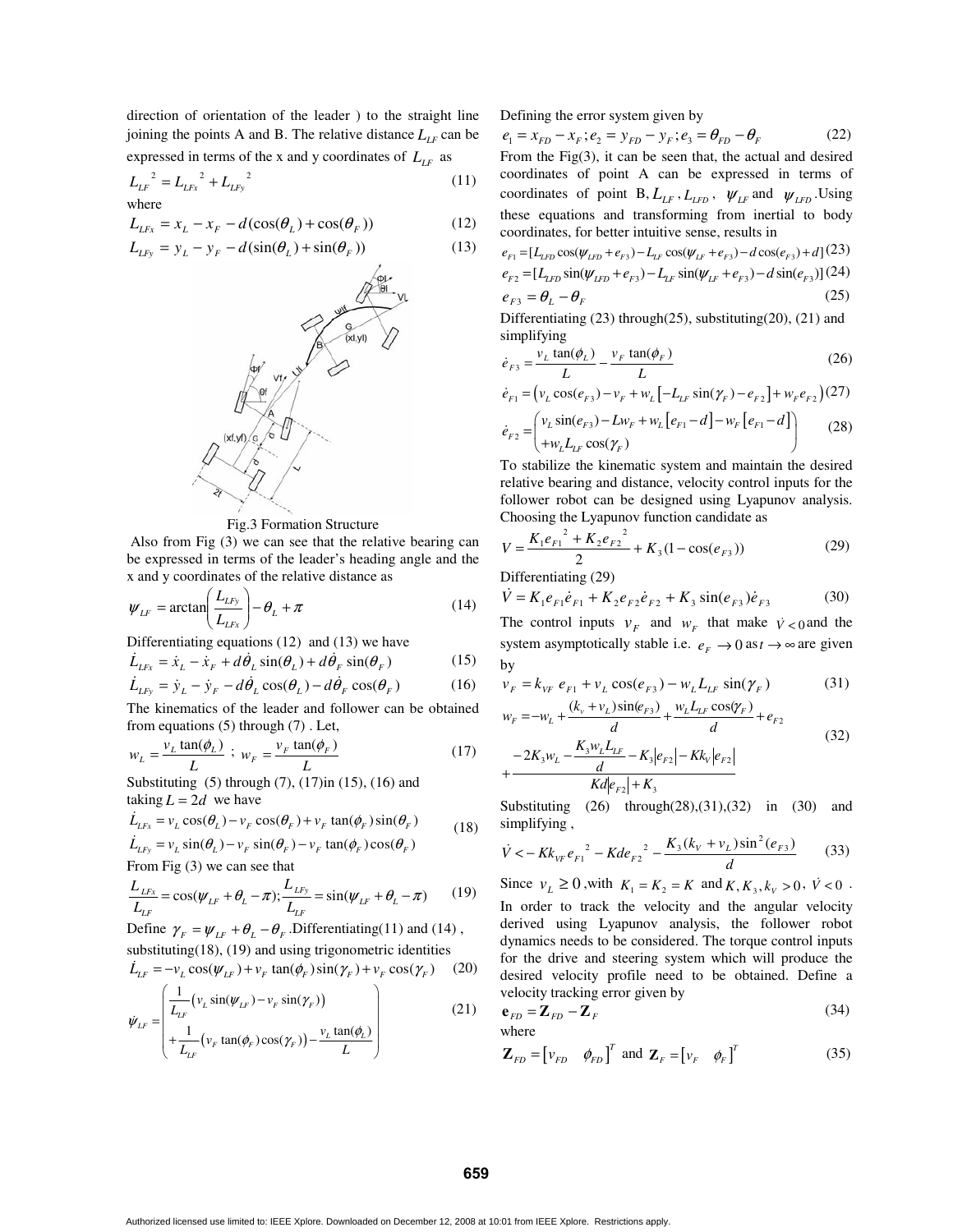In (35)  $V_{FD}$  and  $\phi_{FD}$  are the desired linear velocity and steering angle profiles derived from the Lyapunov analysis, while  $V_F$  and  $\phi_F$  denote the actual values. Substituting  $\tau_F = rF_{dr}$  where  $\tau_F$ , *r* denote the drive torque and wheel radius of the follower and taking  $v_u = v_F$ 

$$
\dot{v}_F = \left( -\frac{F_{uf} \cos \phi_F}{m} - \frac{F_{wf} \sin \phi_F}{m} + \frac{bv_F^2 \tan^2 \phi_F}{L^2} - \frac{F_{ur}}{m} + \frac{\tau_F}{rm} \right) (36)
$$

From (36) and (10) we have  $\dot{\mathbf{Z}}_F = -\mathbf{A}\mathbf{Z}_F - \mathbf{B} + \mathbf{E}\mathbf{T}$  (37)

where

$$
\mathbf{A}_{11} = \frac{-dv_F \tan^2 \phi_F}{L^2} \quad \mathbf{A}_{12} = 0 \tag{38}
$$

$$
A_{21} = 0 \t\t A_{22} = \frac{1}{\tau_s} \t\t(39)
$$

$$
\mathbf{B}_{11} = +\frac{F_{ur}}{m} + \frac{F_{uf}\cos\phi_F}{m} + \frac{F_w\sin\phi_F}{m} \quad \mathbf{B}_{21} = 0 \tag{40}
$$

$$
\mathbf{E} = diag\left(\frac{1}{rm}, \frac{1}{\tau_s}\right) \quad \text{and} \quad \mathbf{T} = \begin{bmatrix} \tau_r \\ u \end{bmatrix} \tag{41}
$$

Adding and subtracting  $\mathbf{Z}_{FD}$ ,  $\mathbf{AZ}_{FD}$  in (37) and simplifying we have

$$
\dot{\mathbf{e}}_{FD} = -\mathbf{A}\mathbf{e}_{FD} + \mathbf{A}\mathbf{Z}_{FD} + \dot{\mathbf{Z}}_{FD} + \mathbf{B} - \mathbf{E}\mathbf{T}
$$
 (42)

Define  $\mathbf{f}(\mathbf{x}_{Fnew}) = \mathbf{AZ}_{FD} + \mathbf{Z}_{FD} + \mathbf{B}$ . Note that  $\mathbf{f}(\mathbf{x}_{Fnew})$ involves friction terms and desired acceleration terms that cannot be computed in a real life accurately. Hence, neural network will be used to estimate  $f(x_{Fnew})$ . The error dynamics can now be written as  $\dot{\mathbf{e}}_{FD} = -\mathbf{A}\mathbf{e}_{FD} + \mathbf{f}(\mathbf{x}_{Fnew}) - \mathbf{E}\mathbf{T}$  (43)

where 
$$
\mathbf{x}_{F_{new}} = [e_{F1} \quad e_{F2} \quad e_{F3}]^T
$$
. A torque control  
\n
$$
T = \mathbf{E}^{-1} [\mathbf{K}_1 \mathbf{e}_{FD} + \mathbf{f}(\mathbf{x}_{F_{new}})]
$$
\nis designed. Using (44)

is designed. Using (44),

$$
\dot{\mathbf{e}}_{FD} = -(\mathbf{A} + \mathbf{K}_1)\mathbf{e}_{FD} \tag{45}
$$

An appropriate choice of  $\mathbf{K}_1$  will result in the system in (45) being asymptotically stable and the velocity tracking error will go to zero. Now consider a new Lyapunov candidate function obtained by appending the one in (29)

$$
V_{new} = V_{old} + \frac{1}{2} \mathbf{e}^T_{F} \mathbf{e}_{FD} \tag{46}
$$

Differentiating (46) and substituting (45)

$$
\dot{V}_{new} = \dot{V}_{old} - \mathbf{e}^T{}_{FD} (\mathbf{A} + \mathbf{K}_1) \mathbf{e}_{FD}
$$
(47)

We know that  $\dot{V}_{old} < 0$ , so to make  $\dot{V}_{new} < 0$  choosing,

$$
\mathbf{K}_1 = diag\left[ \left( k_1 + \frac{d v_F \tan^2 \phi_F}{L^2} \right), \left( -\frac{1}{\tau_s} + k \right) \right]
$$
(48)

with  $k_{1,}k_{4} > 0$  results in

$$
\dot{V}_{new} = \dot{V}_{old} - e_{p_1}^2 k_1 - e_{p_2}^2 k_4 \tag{49}
$$

From (49) it can be inferred that the tracking error system in (43) and the error system given by (26) through (28) are asymptotically stable. Since the function  $f(x_{Fnew})$  is approximated by a neural network a weight update rule is needed for the neural network.

### IV. WEIGHT UPDATE RULE AND PROOF OF BOUNDED-NESS OF WEIGHTS

A single layer functional link neural network (FLNN) is used for the approximation of  $f(x_{\text{Fnew}})$ . The activation function is chosen as a basis set for the universal approximation property to hold. There exists a weight *W* such that  $\mathbf{f}(\mathbf{x}_{Fnew}) = W^T \phi(\mathbf{x}_{Fnew}) + \varepsilon$  with the estimation error  $\left| \varepsilon \right| < \varepsilon_N$ . The ideal approximating weights are unknown and nonunique. So an assumption is made that  $\|W\|_F \leq W_B$  with the bound known.  $\|W\|_F$  denotes the Forbenius norm. Then, an estimate of  $f(x_{\text{Fnew}})$  is given by

$$
\hat{\mathbf{f}}(\mathbf{x}_{F_{\text{new}}}) = \hat{W}^T \phi(\mathbf{x}_{F_{\text{new}}})
$$
\n(50)

(51)

with  $\hat{W}$  being neural network weights. Therefore,

 $T = \mathbf{E}^{-1} \Big[ \mathbf{K}_1 \mathbf{e}_{FD} + \hat{\mathbf{f}}(\mathbf{x}_{Fnew}) \Big]$ Define  $\tilde{\mathbf{f}}(\mathbf{x}_{\text{Fnew}})$  as

$$
\tilde{\mathbf{f}}(\mathbf{x}_{\text{Fnew}}) = \mathbf{f}(\mathbf{x}_{\text{Fnew}}) - \hat{\mathbf{f}}(\mathbf{x}_{\text{Fnew}})
$$
\n(52)

An online weight update rule is now developed to guarantee stable tracking and yet guarantee boundedness of weights. The weight estimation error is defined as<br> $\vec{w} = w - \vec{w}$ 

$$
\widetilde{W} = W - \hat{W} \tag{53}
$$

Now substituting (51) in (43) and using (53)<br> $\dot{\phi} = (A + K) \dot{\phi} + \frac{W L}{2} A(x - k)$ 

$$
\dot{\mathbf{e}}_{FD} = -(\mathbf{A} + \mathbf{K}_1)\mathbf{e}_{FD} + \tilde{W}^T \phi(\mathbf{x}_{Fnew})
$$
 (54)

Lyapunov candidate function as given below is chosen.

$$
V_{\scriptscriptstyle W} = \frac{1}{2} \mathbf{e}_{FD}^T \mathbf{e}_{FD} + \frac{1}{2} tr \left\{ \widetilde{W}^T F^{-1} \widetilde{W} \right\} \tag{55}
$$

where F is a user defined tuning matrix. Differentiating (55) and substituting (54) we have

$$
\dot{V} = -\mathbf{e}_{FD}^T (\mathbf{A} + \mathbf{K}_1)\mathbf{e}_{FD} + tr\left\{\tilde{W}^T (F^{-1}\tilde{W} + \phi \mathbf{e}^T {F}^D)\right\}
$$
(56)

Selecting  $\dot{\hat{W}} = F \phi \mathbf{e}_{FD}^T - kF \|\mathbf{e}_{FD}\| \hat{W}$  as the weight tuning law, we can show that

$$
\dot{V} \le -\left\| \mathbf{e}_{FD} \right\| \left[ (\mathbf{A} + \mathbf{K}_1)_{\text{min}} \left\| \mathbf{e}_{FD} \right\| + k \left\| \tilde{W} \right\|_F \left( \left\| \tilde{W} \right\|_F - W_B \right) \right]
$$
 (57)

where  $\left(.\right)_{\text{min}}$  denotes the minimum singular value. When,

$$
\|\mathbf{e}_{FD}\| \ge \frac{kW_b^2}{4(\mathbf{A} + \mathbf{K}_1)_{\min}} \equiv b_{\epsilon_{FD}} or \|\tilde{W}\|_F > \frac{W_b}{2} + \sqrt{\frac{kW_b^2}{4}} \equiv b_w
$$
 (58)

*<sup>V</sup>* is negative outside a compact set. Let the NN function approximation property hold for  $f(x_{\text{Fnew}})$  with an accuracy of  $\varepsilon$ <sup>v</sup> for  $\varepsilon_{N}$  for all  $\mathbf{x}_{Fnew}$  in the compact set  ${S}_{Fnew} \equiv \{x_{Fnew} \mid ||x_{Fnew}|| < b_{x_{Fnew}}\}$  with  $b_{x_{Fnew}} > Z_{FB}$  where  $Z_{FB}$ is the bound on the desired trajectory  $Z_{FD}$ .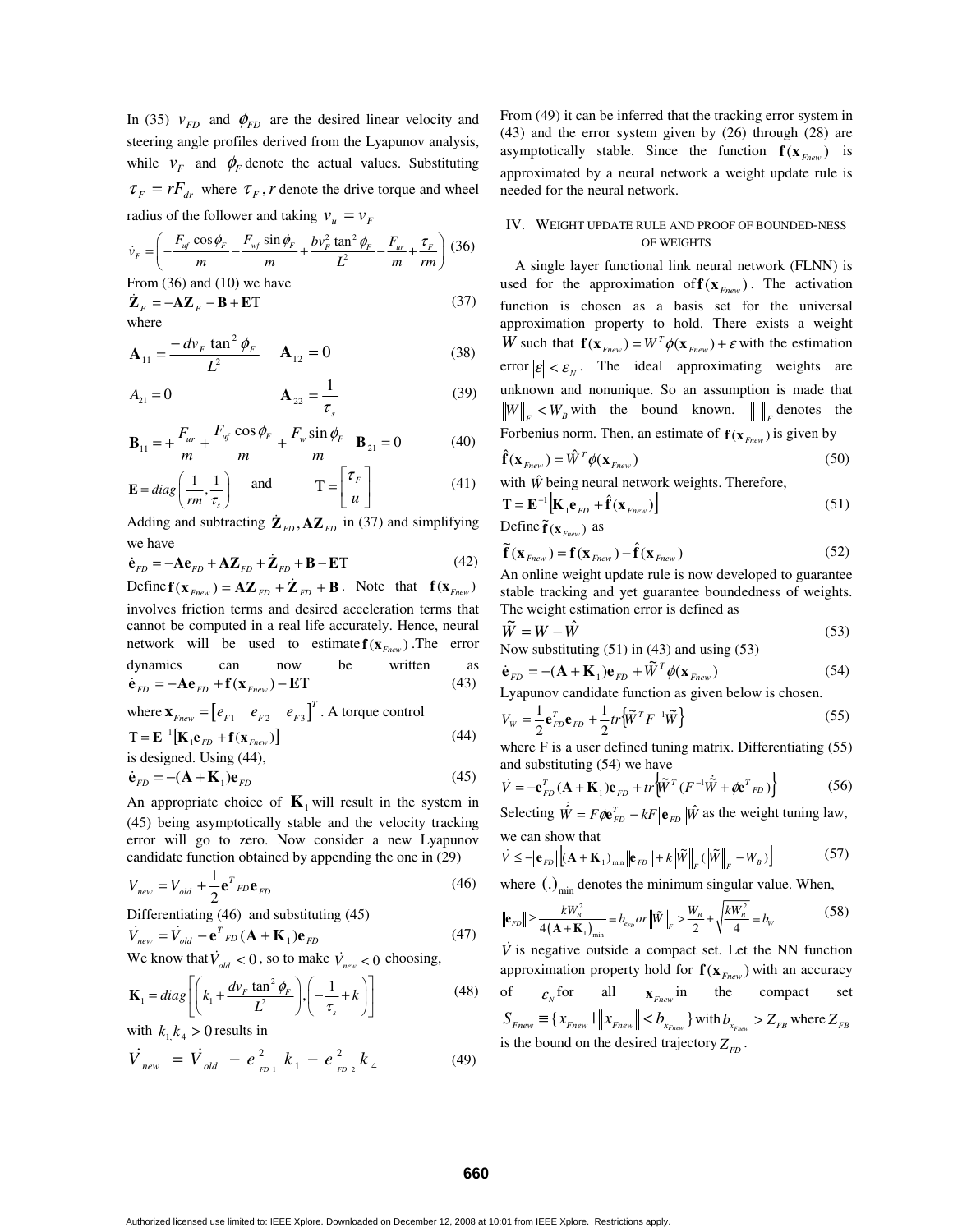Define  $S_{e_{FD}} \equiv \{e_{FD} \mid \left\| e_{FD} \right\| < (b_{x_{p_{new}}} - Z_{FB})/(c_0 + c_1) \}$ . Selecting the gain  $(A + K_1)$  $0$   $\cdot$   $\cdot$   $1$  $1 J_{\text{min}}$  $\frac{r_B}{4}(c_0 + c_1)$  $(b_{x_{r}} - Z_{FR})$ *Fnew*  $\frac{kW_B^2}{4}(c_0 + c)$  $x_{Fnew}$  *FB*  $b_{x-}$  – Z +  $(A+K_1)_{min} > \frac{4}{(b_{k-1} - Z_{FB})}$  ensures that the compact set

defined by  $||e_{FD}|| < b_{e_{FD}}$  is contained in  $S_{e_{FD}}$ . This guarantees that the error  $e_{FD}$  and the NN weight estimates  $\hat{w}$  are uniformly ultimately bounded (UUB) with bounds given by(58). [20]

### V. FORMATION STABILITY

Consider a formation of  $N+1$  robots consisting of a leader  $\partial_i$  and *N* followers. Let there be a smooth velocity control input  $\begin{bmatrix} v_L & w_L \end{bmatrix}^T$  for the leader and let the torque control inputs  $\begin{bmatrix} \tau_L & u_L \end{bmatrix}^T$  be applied to the leader such that the leader tracks a virtual reference robot. The smooth velocity control inputs  $\begin{bmatrix} v_{Fi} & w_{Fi} \end{bmatrix}^T$  for the  $i<sup>th</sup>$  follower are given by(31), (32) and torque control inputs by(51). Consider the following Lyapunov candidate *N*

$$
V_{formation} = \sum_{1}^{N} V_{Wi} + V_{I_1}
$$
\n(59)

where  $V_{w_i}$  is given by (55) and  $V_{l_1} = e_{l_1}^2 + e_{l_2}^2 + e_{l_3}^2 + e_{vl}^2 + e_{\phi l}^2$ Differentiating (59) yields

$$
\dot{V}_{Formation} = \sum_{1}^{N} \dot{V}_{Wi} + \dot{V}_{I_1}
$$
\n(60)

In the previous subsection it has been proved that  $V_{\text{Wi}}$  for all  $i = 1$ *toN* individually is negative outside a compact set and that the error  $e_{FD}$  and the NN weight estimates  $\hat{w}$  are uniformly ultimately bounded (UUB). Hence, when  $\dot{V}_{wi}$  < 0 for all  $i = 1$ *toN*, so it automatically follows that  $\sum_{w}^{N} \dot{V}_{w_i} < 0$ . 1 Also, the leader torque control and velocity control inputs

are designed such that the errors go to zero asymptotically and hence,  $\dot{V}_{i}$  is negative. Therefore,  $\dot{V}_{formation} < 0$ , and the entire formation is asymptotically stable.

### VI. RESULTS

 A single leader single follower scenario is considered and the simulations are carried out using MATLAB for the same. The leader executes a circular trajectory with radius  $= 60$  m, linear velocity of 5 m/sec and an angular velocity  $\sim$ 0.08 rad/sec. It is desired for the follower to execute a circle of radius = 56 m being parallel to the leader at all times. So the desired relative distance to be maintained is 4.0774 m and a relative bearing angle of 78.8199 degrees. The gains used during simulation are  $k_{VF} = 8$ ,  $K_3 = 0.01$ ,  $k_v = 0.057$ ,  $K = 100$ . The constants  $k = 0.5$  and  $F = 30 * eye(20)$  are used in the NN weight update rule The NN has 20 hidden neurons. Measurement noise is added in the form Gaussian noise with zero mean. The noise added is one percent of the states that are inputs to the neural network. Also the simulations were carried out with different time constants for the steering dynamics and increased friction parameters. The plots obtained are given below. From Fig. 4 it can be seen that the follower achieves the desired position and orientation, with the position and orientation errors going to zero asymptotically as shown in Fig. 5.



Fig. 4 Leader and follower trajectories



Fig. 5 Position and orientation errors



Fig.6 Drive and Steering torques